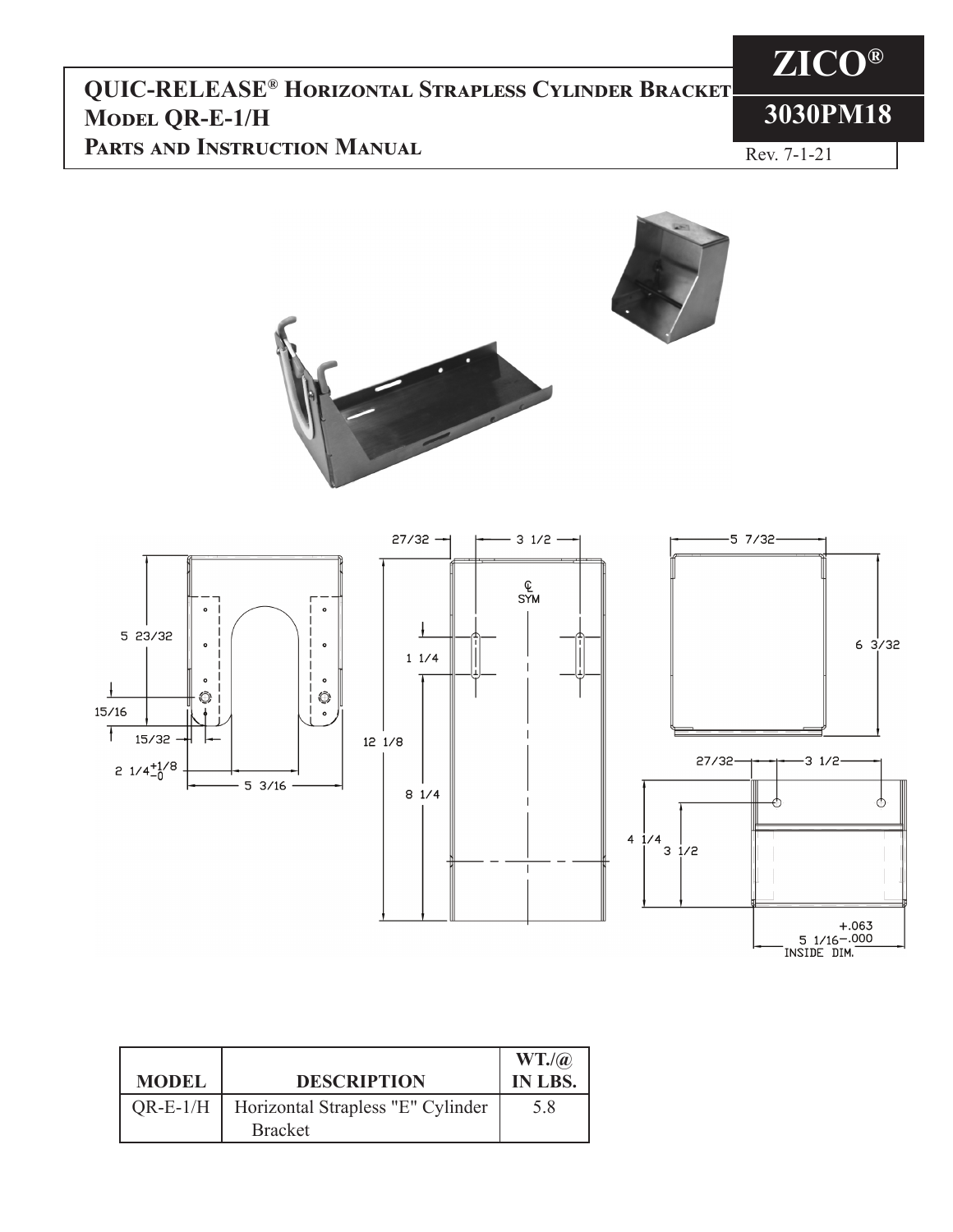

| <b>ITEM</b>    |              |                                    |                |
|----------------|--------------|------------------------------------|----------------|
| NO.            | PART NO.     | <b>DESCRIPTION</b>                 | QTY.           |
| 1              | 3030-114-103 | E-CYL. BRACKET RETAINER            | 1              |
| $\overline{2}$ | 3030-114-101 | <b>E-CYL. BRACKET BASE</b>         | 1              |
| 3              | 9110-361608  | #8 x 1/2" FLAT HD, SOCKET HD. S.S. | $\overline{2}$ |
| $\overline{4}$ | 3030-113-109 | D-CYL. BRACKET CAM (LEFT)          | 1              |
| 5              | 3030-113-111 | D-CYL. BRACKET CAM (RIGHT)         | 1              |
| 6              | 3030-113-113 | D-CYL. BRACKET CAM SPRING          | $\overline{2}$ |
| 7              | 3030-113-115 | D-CYL. BRACKET CAM SPACER          | $\overline{2}$ |
| 8              | 3030-113-117 | D-CYL. BRACKET RETURN SPRING RH    | 1              |
| 9              | 3030-113-119 | D-CYL. BRACKET RETURN SPRING LH    | 1              |
| 10             | 3030-113-121 | D-CYL. BRACKET SPRING JACKET       | 1              |
| 11             | 9110-352514  | BUTTON HD CAP, 1/4"-20 x 7/8 S.S.  | $\overline{2}$ |
| 12             | 9114-112500  | WASHER, 1/4" FLAT S.S.             | $\overline{2}$ |
| 13             | 9113-172500  | LOW PRO. NUT, 1/4-20, NYLOCK S.S.  | $\overline{2}$ |
| 14             | 3030-113-123 | <b>VINYL EDGE GUARD</b>            | $\mathbf{1}$   |
| 15             | 9114-111600  | #8 FLAT WASHER                     | $\overline{2}$ |
| 16             | 9113-251601  | LOW PRO. NUT, #8-32, NYLOCK S.S.   | $\overline{2}$ |
| 27             | 3030-109-131 | LABEL, PATENT #, QR-E-1/H          | 1              |
| 28             | 3030-112-117 | LABEL, OXYGEN WARNING              |                |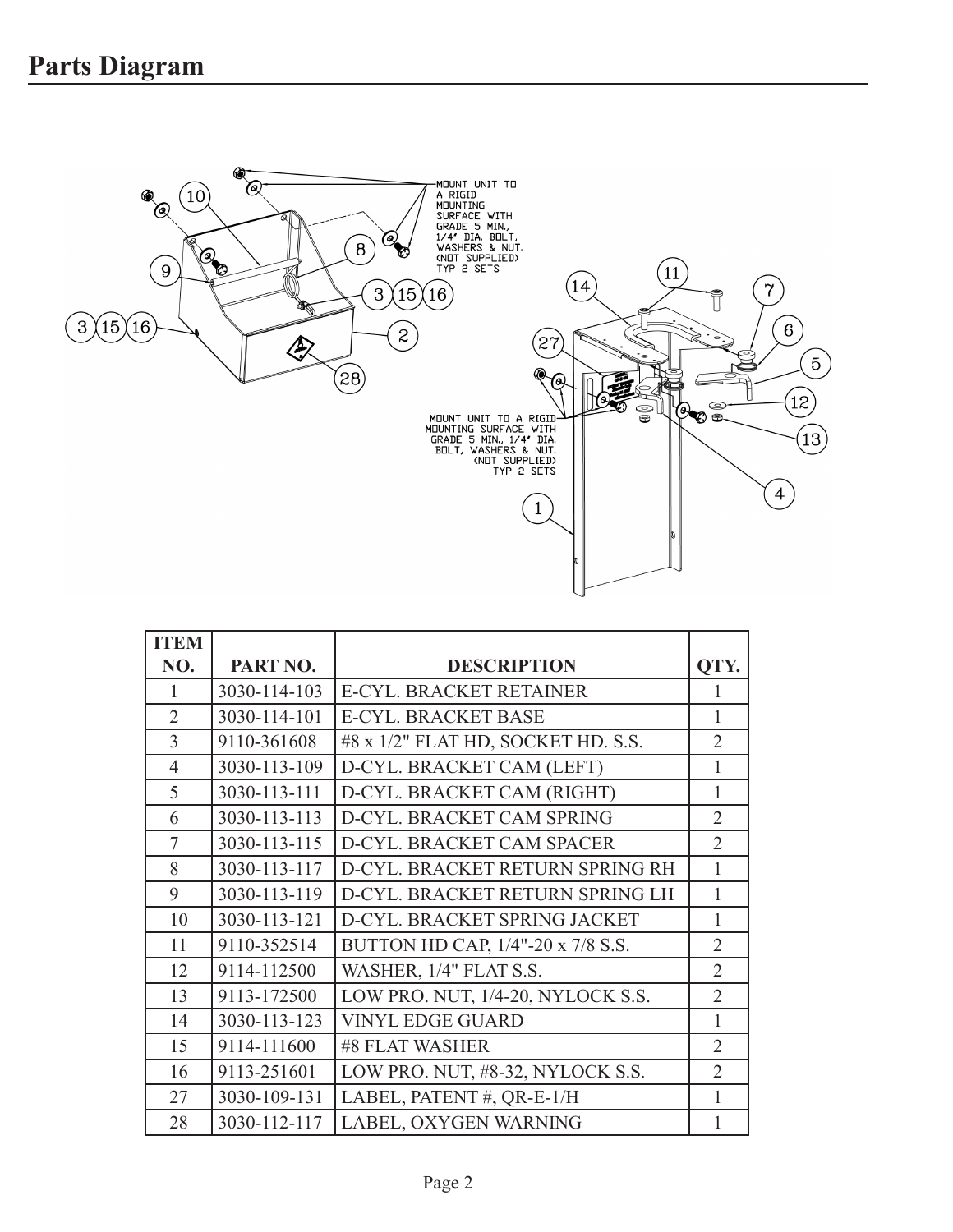#### **To store standard and steel "E" cylinders:**

- 1. Place bottom of cylinder against Return Spring Assembly (8 & 9).
- 2. Lower cylinder through the latches (4 & 5), until both click into the locked position.
- 3. Check that the cylinder is now secure against the latches.

*Note: For additional security, extra holes are provided in E-Cyl. Bracket Form (1) to add a strap if desired.*

#### **To remove cylinders:**

- 1. Slightly press cylinder against the E-Cyl. Bracket Retainer (1) to relieve pressure on the latch.
- 2. Squeeze latch handles inward, toward each other, to disengage the latches.
- 3. Lift the cylinder free of the latches and remove from bracket.

## **Mounting Instructions**

- Mount horizontally.
- Brackets may be mounted side by side.
- Minimum of 3 mounting points using 1/4" screws for both Bracket Retainer (1) and Bracket Base (2).
- Mounting surface must be able to withstand a pull-out force exceeding strength of screws.